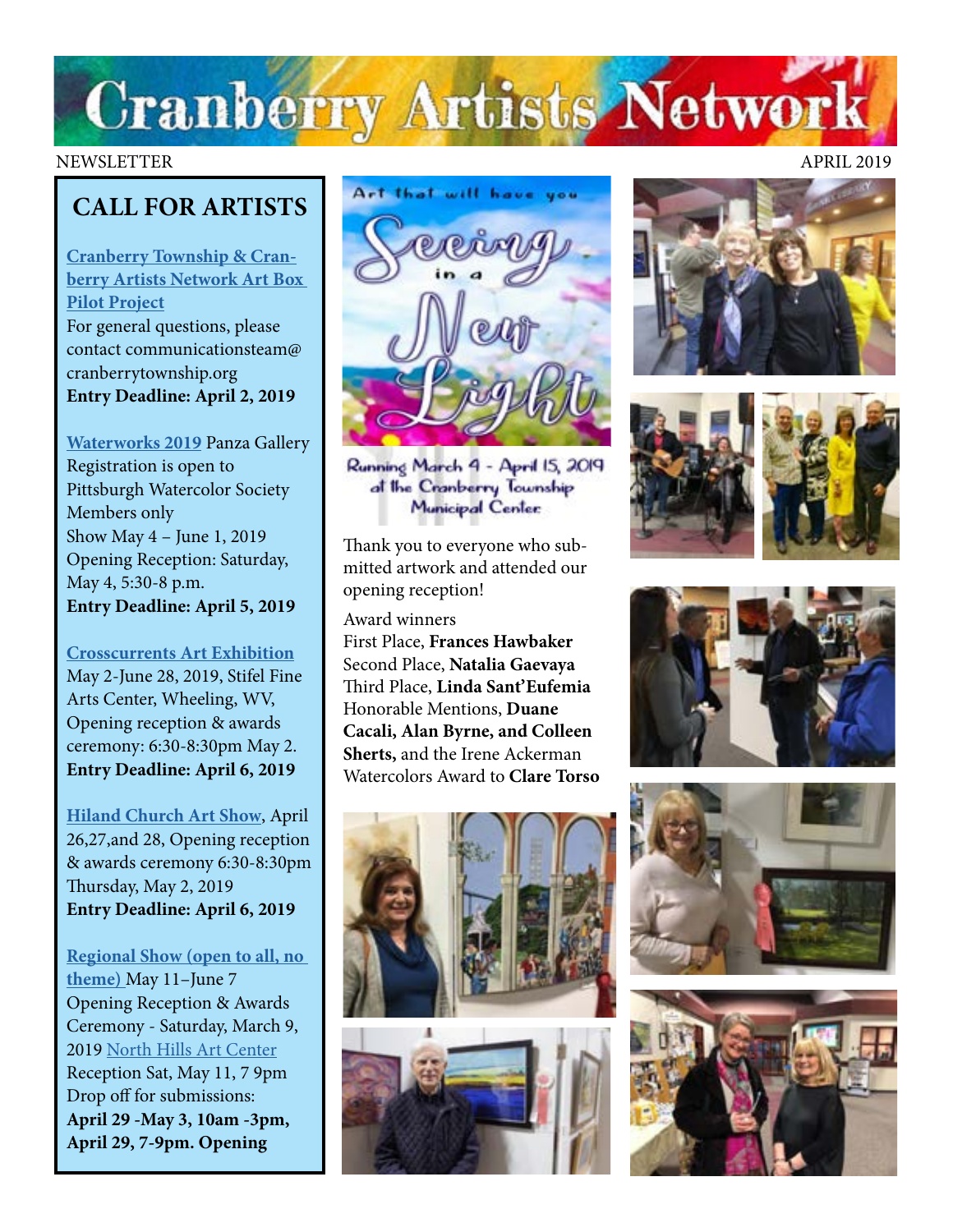#### **CRANBERRY ARTISTS NETWORK 2019 CALENDAR OF EVENTS**

- Apr 2 First Tuesday figure drawing
- Apr 15 Spring show ends Artwork pick up 4-7pm
- May Plein Air Painting starts
- May 2 General Membership Meeting, 6-8pm
- May 7 First Tuesday figure drawing
- June Plein Air Painting
- Jul Plein Air Painting
- Jul 8 Martinis with Monet Artwork drop off 4-7pm
- Jul 10 Martinis with Monet Opening Reception 6-9pm
- Jul 11, 12,13 Community Days
- Aug Plein Air Painting
- Aug 19 Martinis with Monet show ends and art pick up 4-7pm
- Sept Plein Air Painting
- Sept 3 First Tuesday figure drawing
- Oct 1 First Tuesday figure drawing
- Oct 21 New Member Screening 5-8pm
- Nov 8 Holiday show art drop off 4-7pm
- Nov 11 Holiday Show starts
- Nov 12 First Tuesday figure drawing on second Tuesday due to Election Day
- Nov 15 Holiday Show Opening Reception 6-8pm Dec 5 General Membership

Meeting 6:30-9pm

Dec 20 Holiday show ends, artwork pick up 4-7pm



**APRIL FEATURED ARTISTS** Welcome to our nine newest members from the March Screening **Cami Burns, Alex Carey, Vicki Carson, Mark Gardner, Rob Ivanisin, Lisa McClinsey, Paul Meidinger, Gauri Mengane, and Gloria Pinchotti** 

Below are some photos and bios sent in by our new members.

#### **Cami Burns**



 Cami Burns, a lifelong artist, both in hobby and profession, finds she does not have to look hard for inspiration to create. Discovering the exquisite in the everyday is a constant source of wonder for her. Her mediums range from acrylic, digital media, billboards, album and book covers, watercolor, pencil to personal journals. (Though the unpredictability of watercolor nods more toward her own personal style of living life.) With nearly 25 years of branding and freelance design experience, her portfolio is expansive in both clientele and project scope. Believing that art is a gift to be shared freely, a portion of her portfolio has been gifted to her non-profit clients. Cami plans to stretch herself artistically by expanding her portfolio, exhibiting, and meeting other artists, while using her gift to express the miraculous mundane from her home in Cranberry Township.

#### **Alex Carey**



 Alex Carey started at Indiana University of PA studying art education. There he discovered the joy of ceramics, wood, drawing and painting as well as learning to pass it on to others. A strong desire to make rather than teach lead him to woodworking. Alex is currently a custom architectural woodworker at Allied Millwork of Pittsburgh (www.alliedmillwork.com). Whenever Alex has a moment from family and woodwork it is quickly filled with art by heading to the basement painting studio, stained glass studio, wood shop, or the drum room. All in desperate efforts to maintain sanity and understand the universe.

## **Vicki Carson**



 Vicki Carson has created art since she can remember.

 In high school she won several art awards, as well as a 1974 scholarship to the Pennsylvania Governor's School for the Arts.

 In 1980 Vicki earned a Bachelors of Science in Art Education Degree with a minor in Art History from Indiana University of Pennsylvania, Indiana, PA. While there, several of her paintings were selected to show at the university's art gallery.

 Since then, Vicki has worked as an Art Teacher at Pittsburgh East Christian Academy and as a Long-term, Short-term and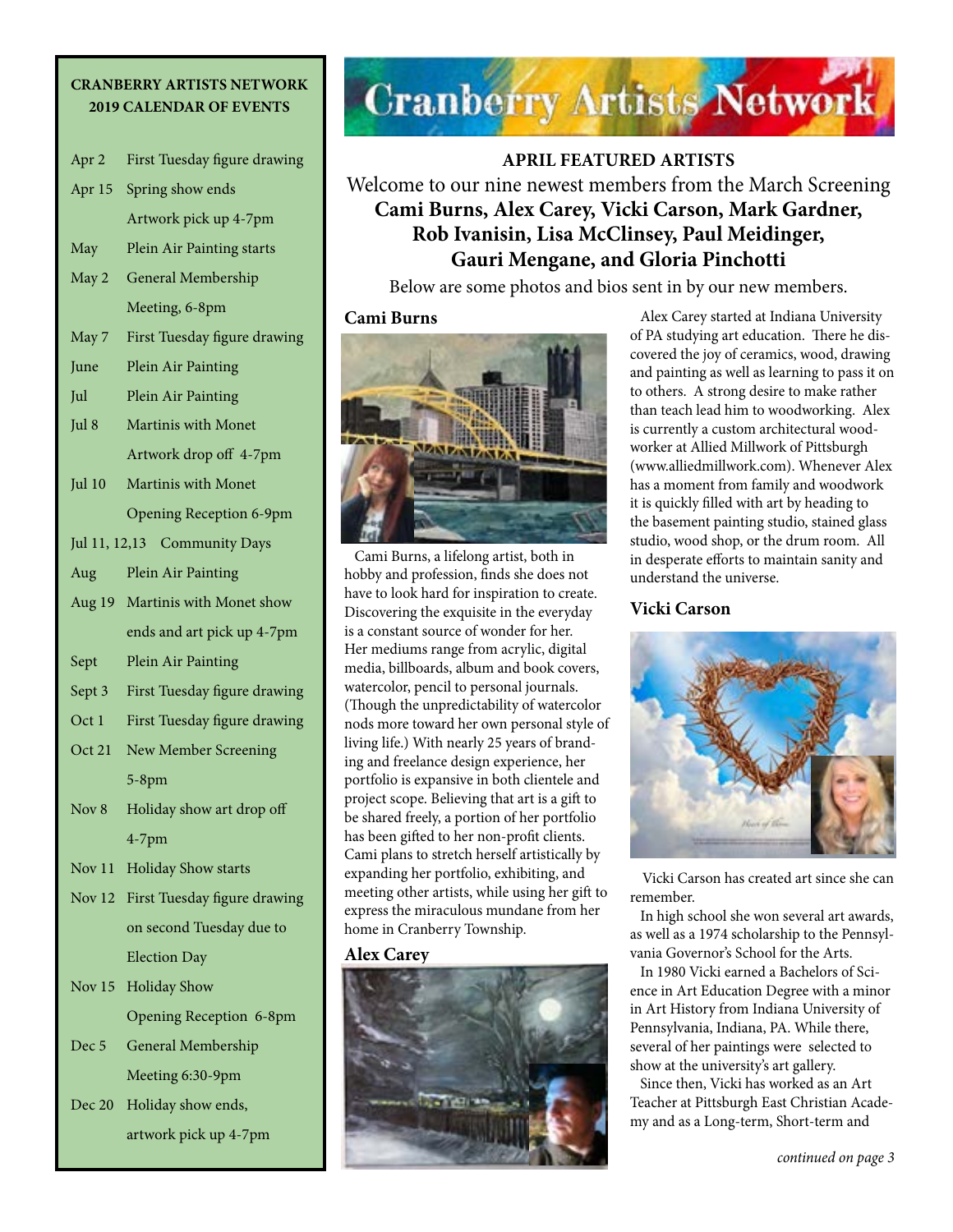

.

*New member info continued from page 2* 

Day-to-day Substitute Art Teacher at several Pittsburgh Area School Districts, for a total of 18 years in Education.

 Her major media have included graphite, colored pencil, airbrush and digital. Within the last nine years she has been primarily involved in creating digital artwork.

 Her subject matter is most often Christian-based, with an emphasis to communicate the Gospel through art.

 Since last year she has started showing and selling artwork at several Pittsburgh Area art shows. She also displays and sells artwork on internet sites, such as Etsy and Fine Art America.

 Art has always been and continues to be her great passion, as she plans to continue to create and show as long as possible.

#### **Rob Ivanisin**



 Robert Ivanisin is a resident of Ambridge, PA, where he has also taught art for the past twenty years at Ambridge Area School District. He graduated from Seneca Valley High School in 1987, during which time he attended classes at The Art Institute of Pittsburgh, Carnegie Mellon University and the 1986 session of The Governor's School for the Arts at Bucknell University. Afterwards, he obtained an Art Education degree at Edinboro University of Pennsylvania followed by a Master's Equivalency at Slippery Rock University.

 Drawing, painting, and sculpting have been Robert's passions for as long as he can remember. Naturally, when it came time to choose one of these fields to pursue, he chose to blend them all into what he likes to call "painting with materials." Obects call out to him and he is the vehicle through which they are arranged, patiently solving

the problems and awaiting the perfect matches to achieve an organic unity and sometimes a hint of inferred symbolism

#### **Lisa McClinsey**



 Cranberry based bead weaver Lisa Mc-Clinsey designs and constructs headpieces and art jewelry from very tiny glass beads, crystal, found objects, and other materials. The beads, when sewn together, form a flexible, structured fabric resembling lace or metal.

#### **[Gauri Mengane](https://www.facebook.com/ArtsAayush/)**



 I am a medical doctor , henna artist and hobby baker. [Facebook page : Aayush Arts](https://www.facebook.com/ArtsAayush) 

*We hope to have artwork and bios from Mark Gardner, Paul Meidinger and Gloria Pinchotti in future newsletters.*

**Cranberry Artists Network Back Hall Gallery and Glass Case Show Schedule** 

April 2019 **Seneca Valley Art Show**

> May 2019 **Carmen Bianco**

**June 2019 Duane Cacali**

July/August 2019 **CAN 5th Anniversary Board Members Show**

> September 2019 **Gayle Shubert**

October 2019 **Joan Stossel Pun**

November/December 2019 **Annual Holiday Show**

> January 2020 **New Members Show**

February 2020 **Thomas D'Andrea**

March 2020 **Alicia Stankay**

April 2020 **Monica Hietsch**

May 2020 **Krishna Rathod**

Please contact Vickie Schilling, exhibitions chair with any questions.